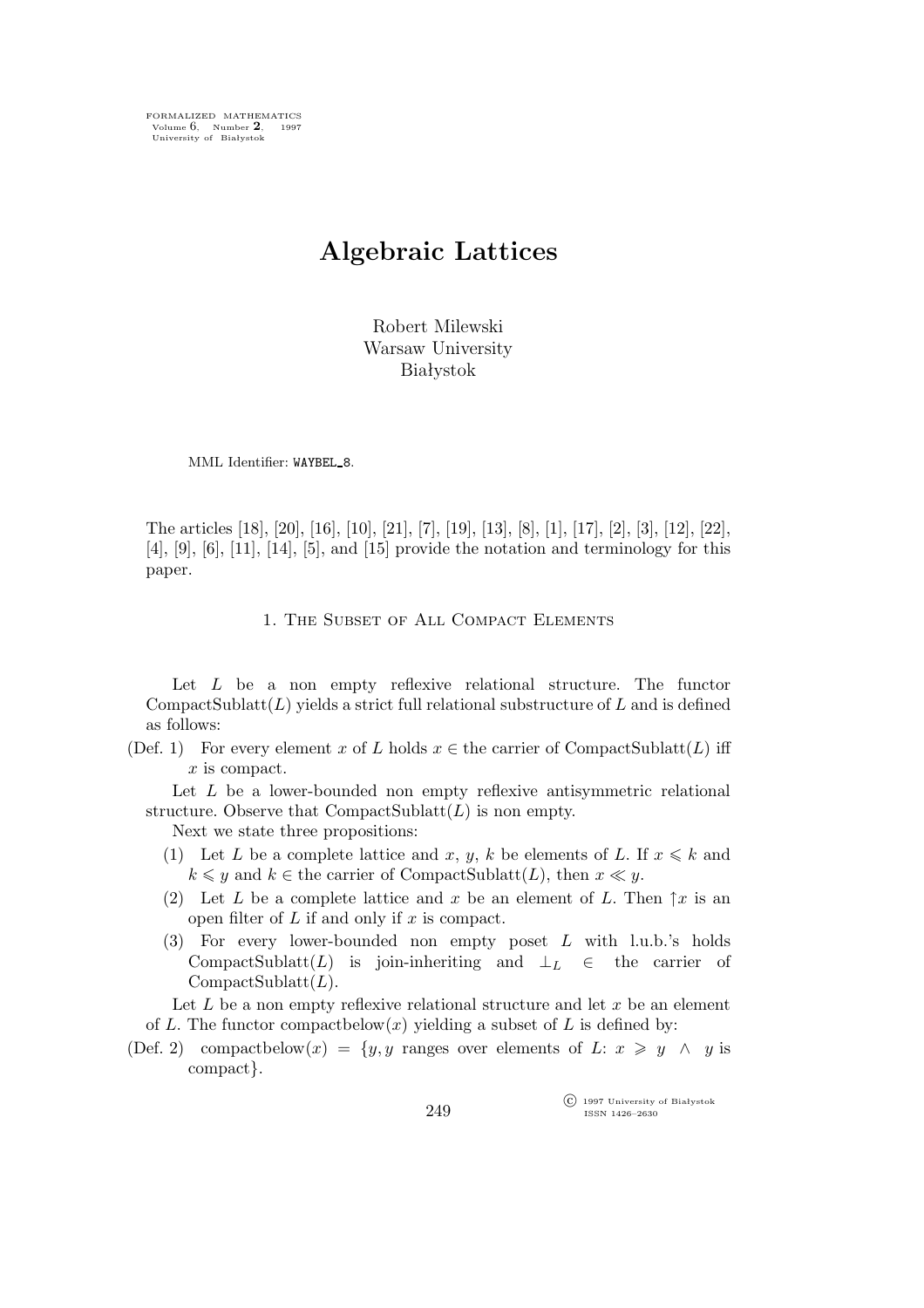We now state three propositions:

- (4) Let L be a non empty reflexive relational structure and x, y be elements of L. Then  $y \in \text{compactbelow}(x)$  if and only if the following conditions are satisfied:
- (i)  $x \geqslant y$ , and
- (ii)  $y$  is compact.
- (5) For every non empty reflexive relational structure L and for every element x of L holds compactbelow(x) =  $\downarrow x \cap$  the carrier of  $CompactSublatt(L).$
- (6) For every non empty reflexive transitive relational structure L and for every element x of L holds compactbelow $(x) \subseteq \downarrow x$ .

Let  $L$  be a non empty lower-bounded reflexive antisymmetric relational structure and let x be an element of L. Note that compact below(x) is non empty.

## 2. Algebraic Lattices

Let  $L$  be a non empty reflexive relational structure. We say that  $L$  satisfies axiom K if and only if:

(Def. 3) For every element x of L holds  $x = \sup \text{compact} \text{below}(x)$ .

Let  $L$  be a non empty reflexive relational structure. We say that  $L$  is algebraic if and only if:

(Def. 4) For every element x of L holds compactbelow(x) is non empty and directed and L is up-complete and satisfies axiom K.

We now state the proposition

- $(7)$  Let L be a lattice. Then L is algebraic if and only if the following conditions are satisfied:
- $(i)$  L is continuous, and
- (ii) for all elements x, y of L such that  $x \ll y$  there exists an element k of L such that  $k \in \text{the carrier of CompactSublatt}(L)$  and  $x \leq k$  and  $k \leq y$ .

Let us observe that every lattice which is algebraic is also continuous.

Let us note that every non empty reflexive relational structure which is algebraic is also up-complete and satisfies axiom K.

Let  $L$  be a non empty poset with l.u.b.'s. One can check that CompactSublatt $(L)$  is join-inheriting.

Let  $L$  be a lattice. We say that  $L$  is arithmetic if and only if:

(Def. 5) L is algebraic and CompactSublatt $(L)$  is meet-inheriting.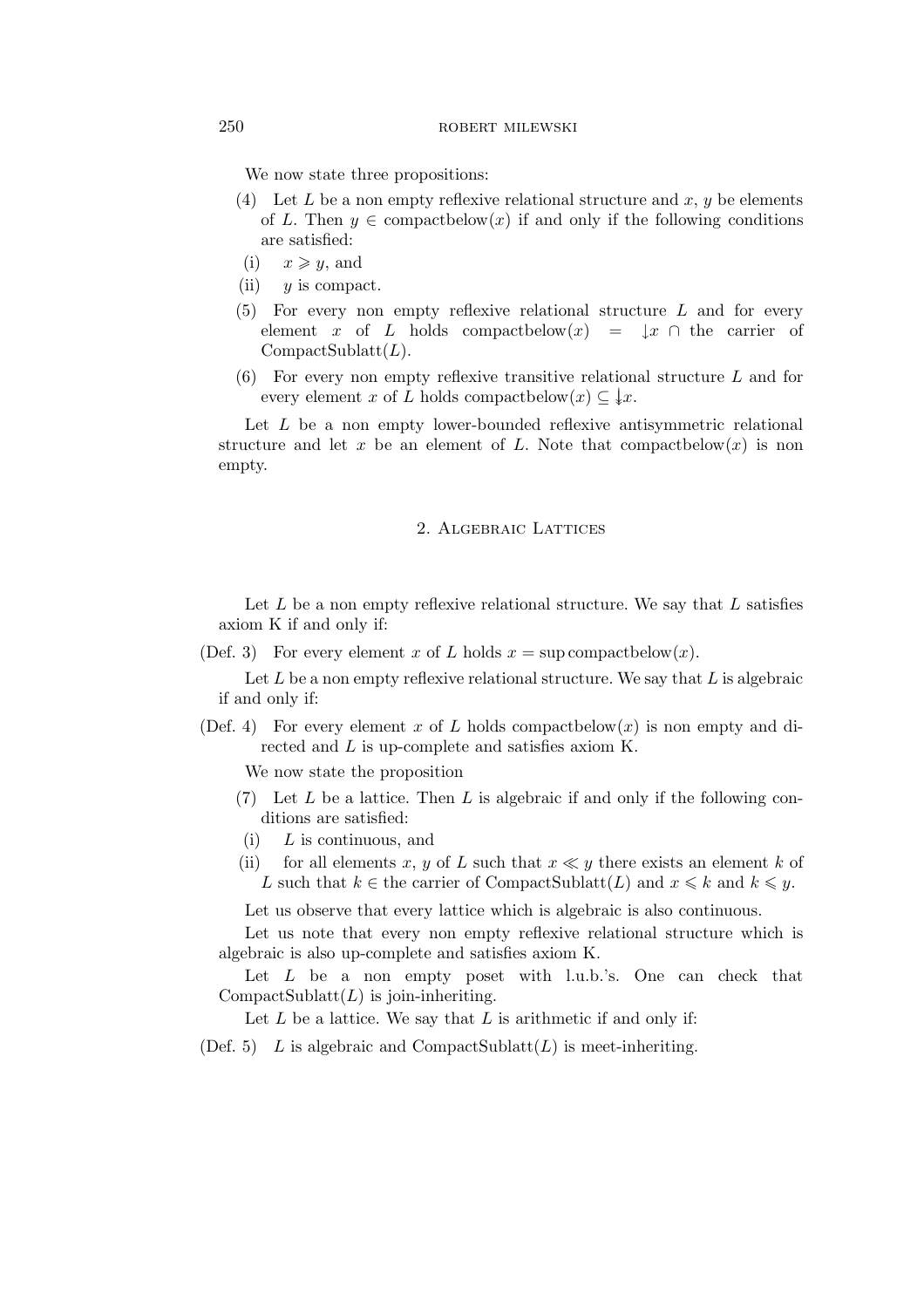#### 3. Arithmetic Lattices

Let us note that every lattice which is arithmetic is also algebraic. Let us note that every lattice which is trivial is also arithmetic. Let us note that there exists a lattice which is trivial and strict. We now state a number of propositions:

- (8) Let  $L_1$ ,  $L_2$  be non empty reflexive antisymmetric relational structures. Suppose the relational structure of  $L_1$  = the relational structure of  $L_2$  and  $L_1$  is up-complete. Let  $x_1, y_1$  be elements of  $L_1$  and  $x_2, y_2$  be elements of *L*<sub>2</sub>. If  $x_1 = x_2$  and  $y_1 = y_2$  and  $x_1 \ll y_1$ , then  $x_2 \ll y_2$ .
- (9) Let  $L_1$ ,  $L_2$  be non empty reflexive antisymmetric relational structures. Suppose the relational structure of  $L_1$  = the relational structure of  $L_2$  and  $L_1$  is up-complete. Let x be an element of  $L_1$  and y be an element of  $L_2$ . If  $x = y$  and x is compact, then y is compact.
- (10) Let  $L_1, L_2$  be up-complete non empty reflexive antisymmetric relational structures. Suppose the relational structure of  $L_1 =$  the relational structure of  $L_2$ . Let x be an element of  $L_1$  and y be an element of  $L_2$ . If  $x = y$ , then compactbelow $(x) =$ compactbelow $(y)$ .
- (11) Let  $L_1$ ,  $L_2$  be relational structures. Suppose the relational structure of  $L_1$  = the relational structure of  $L_2$  and  $L_1$  is non empty. Then  $L_2$  is non empty.
- (12) Let  $L_1$ ,  $L_2$  be non empty relational structures. Suppose the relational structure of  $L_1$  = the relational structure of  $L_2$  and  $L_1$  is reflexive. Then  $L_2$  is reflexive.
- (13) Let  $L_1$ ,  $L_2$  be relational structures. Suppose the relational structure of  $L_1$  = the relational structure of  $L_2$  and  $L_1$  is transitive. Then  $L_2$  is transitive.
- (14) Let  $L_1, L_2$  be relational structures. Suppose the relational structure of  $L_1$  = the relational structure of  $L_2$  and  $L_1$  is antisymmetric. Then  $L_2$  is antisymmetric.
- (15) Let  $L_1$ ,  $L_2$  be non empty reflexive relational structures. Suppose the relational structure of  $L_1$  = the relational structure of  $L_2$  and  $L_1$  is upcomplete. Then  $L_2$  is up-complete.
- (16) For all up-complete non empty reflexive antisymmetric relational structures  $L_1$ ,  $L_2$  such that the relational structure of  $L_1 =$  the relational structure of  $L_2$  and  $L_1$  satisfies axiom K and for every element x of  $L_1$ holds compactbelow $(x)$  is non empty and directed holds  $L_2$  satisfies axiom K.
- (17) Let  $L_1$ ,  $L_2$  be non empty reflexive antisymmetric relational structures. Suppose the relational structure of  $L_1$  = the relational structure of  $L_2$  and  $L_1$  is algebraic. Then  $L_2$  is algebraic.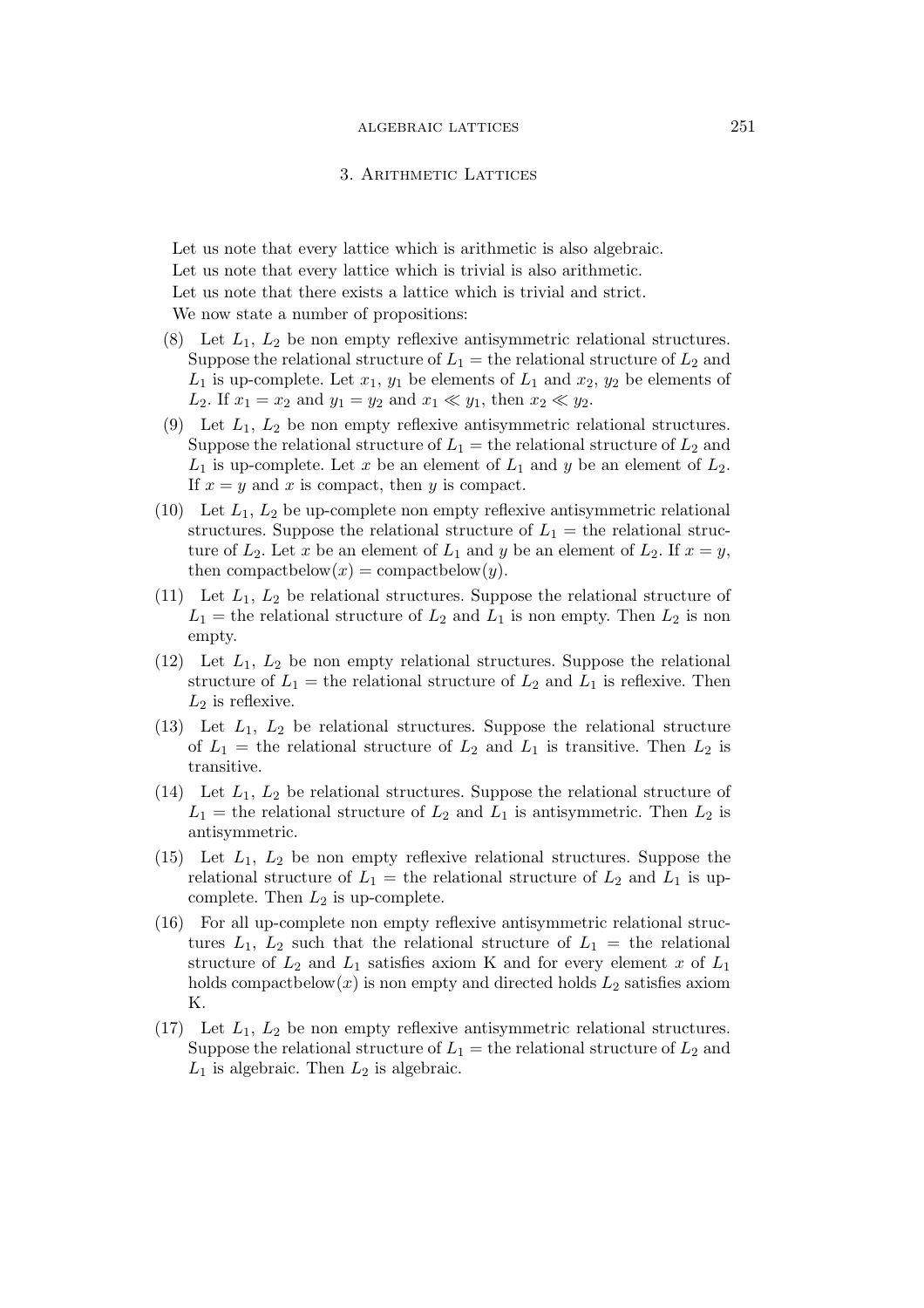(18) Let  $L_1$ ,  $L_2$  be lattices. Suppose the relational structure of  $L_1 =$  the relational structure of  $L_2$  and  $L_1$  is arithmetic. Then  $L_2$  is arithmetic.

Let  $L$  be a non empty relational structure. Observe that the relational structure of  $L$  is non empty.

Let L be a non empty reflexive relational structure. One can check that the relational structure of L is reflexive.

Let  $L$  be a transitive relational structure. Note that the relational structure of L is transitive.

Let L be an antisymmetric relational structure. Observe that the relational structure of L is antisymmetric.

Let  $L$  be a relational structure with g.l.b.'s. Note that the relational structure of  $L$  has g.l.b.'s.

Let  $L$  be a relational structure with l.u.b.'s. One can check that the relational structure of L has l.u.b.'s.

Let L be an up-complete non empty reflexive relational structure. One can check that the relational structure of  $L$  is up-complete.

Let L be an algebraic non empty reflexive antisymmetric relational structure. Note that the relational structure of  $L$  is algebraic.

Let  $L$  be an arithmetic lattice. One can verify that the relational structure of L is arithmetic.

Next we state several propositions:

- (19) Let L be a non empty transitive relational structure, S be a non empty full relational substructure of L, and X be a subset of S. Suppose sup X exists in L and  $\bigsqcup_L X$  is an element of S. Then sup X exists in S and  $\sup X = \bigsqcup_L X.$
- (20) Let  $L$  be a non empty transitive relational structure,  $S$  be a non empty full relational substructure of  $L$ , and  $X$  be a subset of  $S$ . Suppose inf  $X$ exists in L and  $\bigcap_{L} X$  is an element of S. Then inf X exists in S and  $\inf X = \bigcap_{L} X.$
- (21) For every algebraic lattice L holds L is arithmetic iff CompactSublatt $(L)$ is a lattice.
- (22) For every algebraic lower-bounded lattice L holds L is arithmetic iff  $\ll_L$ is multiplicative.
- (23) Let L be an arithmetic lower-bounded lattice and p be an element of L. If  $p$  is pseudoprime, then  $p$  is prime.
- (24) Let L be an algebraic distributive lower-bounded lattice. Suppose that for every element p of L such that p is pseudoprime holds p is prime. Then L is arithmetic.

Let  $L$  be an algebraic lattice and let  $c$  be a closure map from  $L$  into  $L$ . Note that there exists a subset of  $\text{Im } c$  which is non empty and directed.

We now state three propositions:

 $(25)$  Let L be an algebraic lattice and c be a closure map from L into L. If c is directed-sups-preserving, then  $c^{\circ}(\Omega_{\text{CompactSublatt}(L)}) \subseteq$  $\Omega_{\rm CompactSublatt(Im\,c)}$ .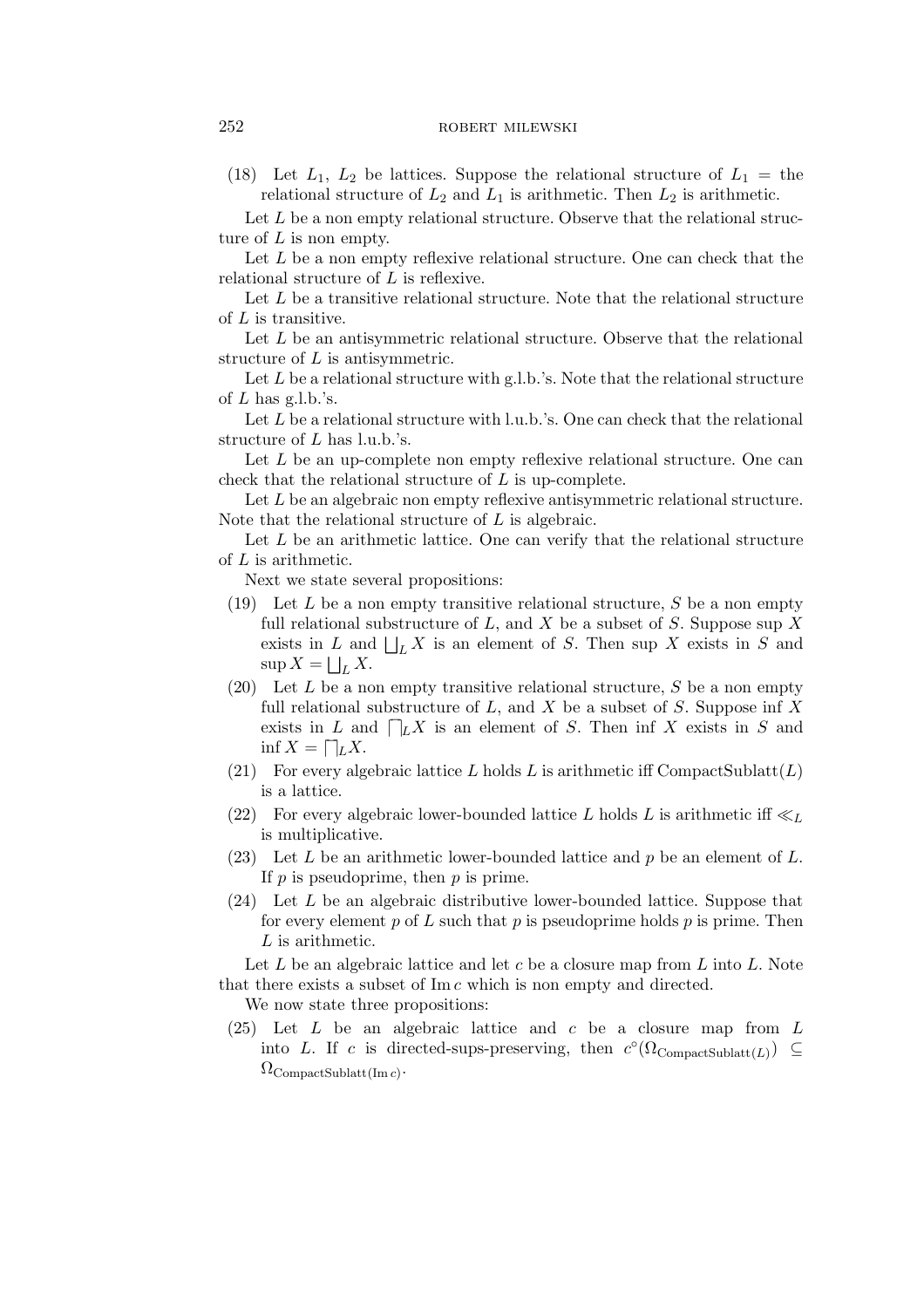# algebraic lattices 253

- (26) Let L be an algebraic lower-bounded lattice and c be a closure map from  $L$  into  $L$ . If  $c$  is directed-sups-preserving, then Im  $c$  is an algebraic lattice.
- $(27)$  Let L be an algebraic lower-bounded lattice and c be a closure map from L into L. If c is directed-sups-preserving, then  $c^{\circ}(\Omega_{\text{CompactSublatt}(L)})$  =  $\Omega_{\rm CompactSublatt(Im\,c)}$ .

#### 4. Boolean Posets as Algebraic Lattices

Next we state several propositions:

- (28) For all sets X, x holds x is an element of  $2\frac{X}{C}$  iff  $x \subseteq X$ .
- (29) Let X be a set and x, y be elements of  $2\frac{X}{C}$ . Then  $x \ll y$  if and only if for every family Y of subsets of X such that  $y \subseteq \bigcup Y$  there exists a finite subset Z of Y such that  $x \subseteq \bigcup Z$ .
- (30) For every set X and for every element x of  $2\frac{X}{C}$  holds x is finite iff x is compact.
- (31) For every set X and for every element x of  $2\frac{X}{C}$  holds compactbelow $(x)$  = *{*y : y ranges over finite subsets of x*}*.
- (32) For every set X and for every subset F of X holds  $F \in \mathcal{F}$  the carrier of CompactSublatt $(2^X_{\subseteq})$  iff F is finite.

Let X be a set and let x be an element of  $2\frac{X}{C}$ . Observe that compactbelow $(x)$ is lower and directed.

The following proposition is true

(33) For every set X holds  $2\frac{X}{C}$  is algebraic.

Let X be a set. Observe that  $2^X_{\subseteq}$  is algebraic.

# **REFERENCES**

- [1] Grzegorz Bancerek. Complete lattices. *Formalized Mathematics*, 2(**5**):719–725, 1991.
- [2] Grzegorz Bancerek. Quantales. *Formalized Mathematics*, 5(**1**):85–91, 1996.
- [3] Grzegorz Bancerek. Bounds in posets and relational substructures. *Formalized Mathematics*, 6(**1**):81–91, 1997.
- [4] Grzegorz Bancerek. Directed sets, nets, ideals, filters, and maps. *Formalized Mathematics*, 6(**1**):93–107, 1997.
- [5] Grzegorz Bancerek. Prime ideals and filters. *Formalized Mathematics*, 6(**2**):241–247, 1997. [6] Grzegorz Bancerek. The "way-below" relation. *Formalized Mathematics*, 6(**1**):169–176,
- 1997.
- [7] Józef Białas. Group and field definitions. *Formalized Mathematics*, 1(**3**):433–439, 1990. [8] Czesław Byliński. Functions and their basic properties. *Formalized Mathematics*, 1(**1**):55– 65, 1990.
- [9] Czesław Byliński. Galois connections. *Formalized Mathematics*, 6(**1**):131–143, 1997.
- [10] Agata Darmochwał. Finite sets. *Formalized Mathematics*, 1(**1**):165–167, 1990.
- [11] Adam Grabowski. Auxiliary and approximating relations. *Formalized Mathematics*, 6(**2**):179–188, 1997.
- [12] Adam Grabowski and Robert Milewski. Boolean posets, posets under inclusion and products of relational structures. *Formalized Mathematics*, 6(**1**):117–121, 1997.
- [13] Krzysztof Hryniewiecki. Relations of tolerance. *Formalized Mathematics*, 2(**1**):105–109, 1991.